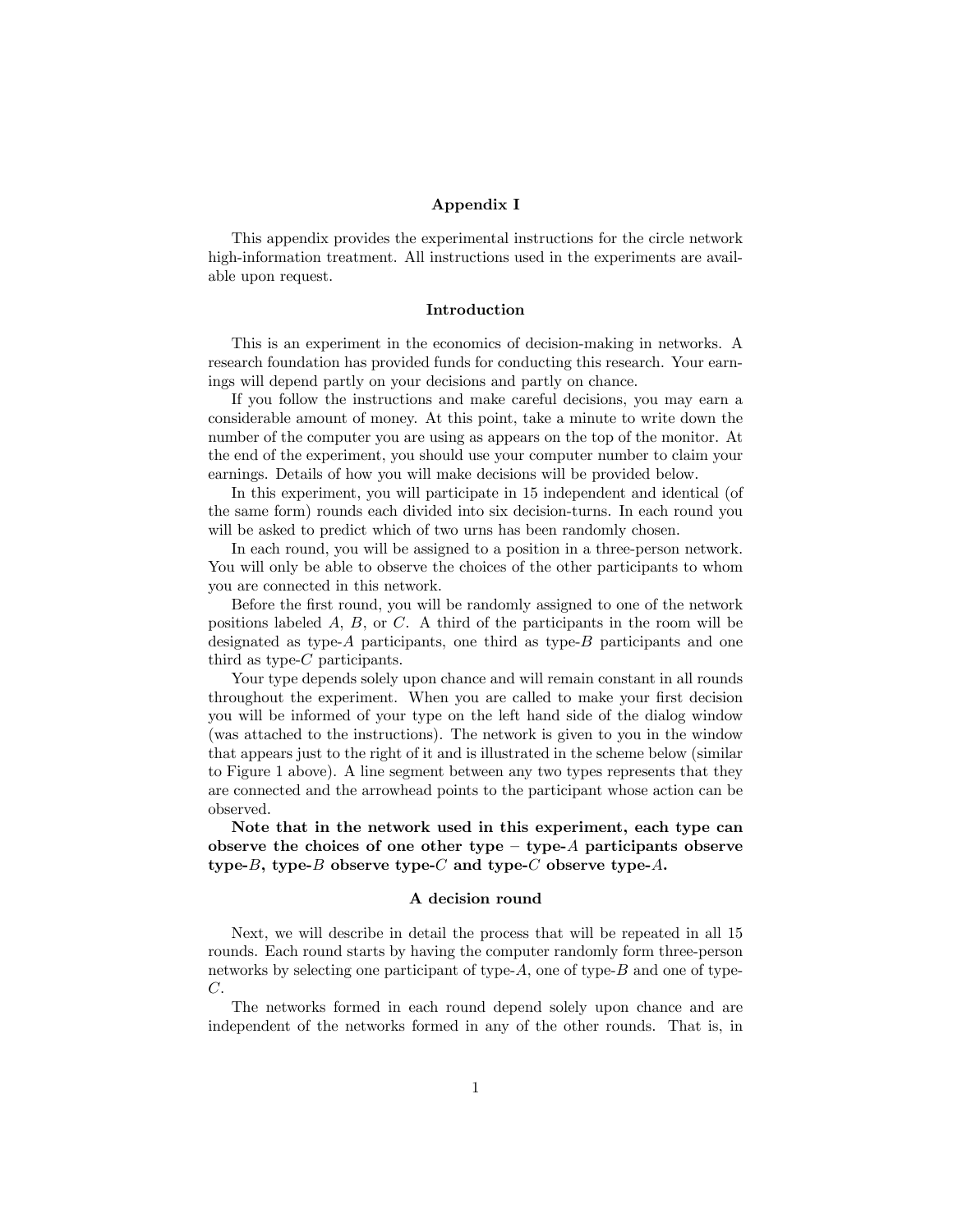any network each participant of type-A is equally likely to be chosen for that network, and similarly with participants of type-B and type-C.

In each round you will be asked to predict which of two urns, labeled R and  $W$ , has been randomly chosen. For each group, it is equally likely that urn  $R$ or urn W will be chosen. Urn R contains 2 red balls, and 1 white ball. Urn W contains 1 red ball and 2 white balls.

To help you determine which urn has been selected, with some chance you will be allowed to observe one ball, drawn at random, from the urn. Each participant will observe a private draw with 1/3 chance and will not observe a private draw with 2/3 chance.

Whether you observe a draw is randomly determined in each round and is independent of whether others in your group observe a draw and independent of whether you observe a draw in any of the other rounds. The result of your draw will be your private information and should not be shared with any of the other participants.

After each draw, the ball will be returned to the urn before making the next private draw. This is done by the computer.

Before you are called to make your first decision, you will be informed on the left hand side of the program dialog window whether the computer has randomly drawn a ball for you and if it is white or red.

The window will read "Your draw in this round is  $w$ " if the ball the computer has randomly drawn for you is white, "Your draw in this round is r" if the ball the computer has randomly drawn for you is red, and "Your draw in this round is  $N/A$ " if the ball the computer has not drawn a ball for you.

After everyone for whom the computer has randomly drawn a ball has seen his or her draw, each participant will be asked to input the letter of the urn, W or R, that he or she thinks is more likely to have been used.

When you are ready to make your decision, all you need to do is just use the mouse to click on the W-Button or R-Button on the lower left hand corner of the dialog window. After that, confirm your decision by clicking on the Submit button.

When everyone in your group has made a decision, you will observe the choices of the participants to whom you are connected by the network. For example, if you are a type-A participant, you will only be informed what letter the type- $B$  participant has chosen. This information is given to you in the large window that appears at the bottom of the dialog window.

Note that each of the other participants will also observe the letters chosen by the participants to whom he or she is connected by the network. This completes the first of six decision-turns in this round.

Next, you will be called to make your second decision without observing a new draw from the urn. You will again be asked to click on the letter of the urn, W or R, that you think is more likely to have been used, and after everyone in your group has made his or her decisions, you will observe the choices in the second decision-turn of the participants to whom you are connected by the network. This process will be repeated until six decision turns are completed.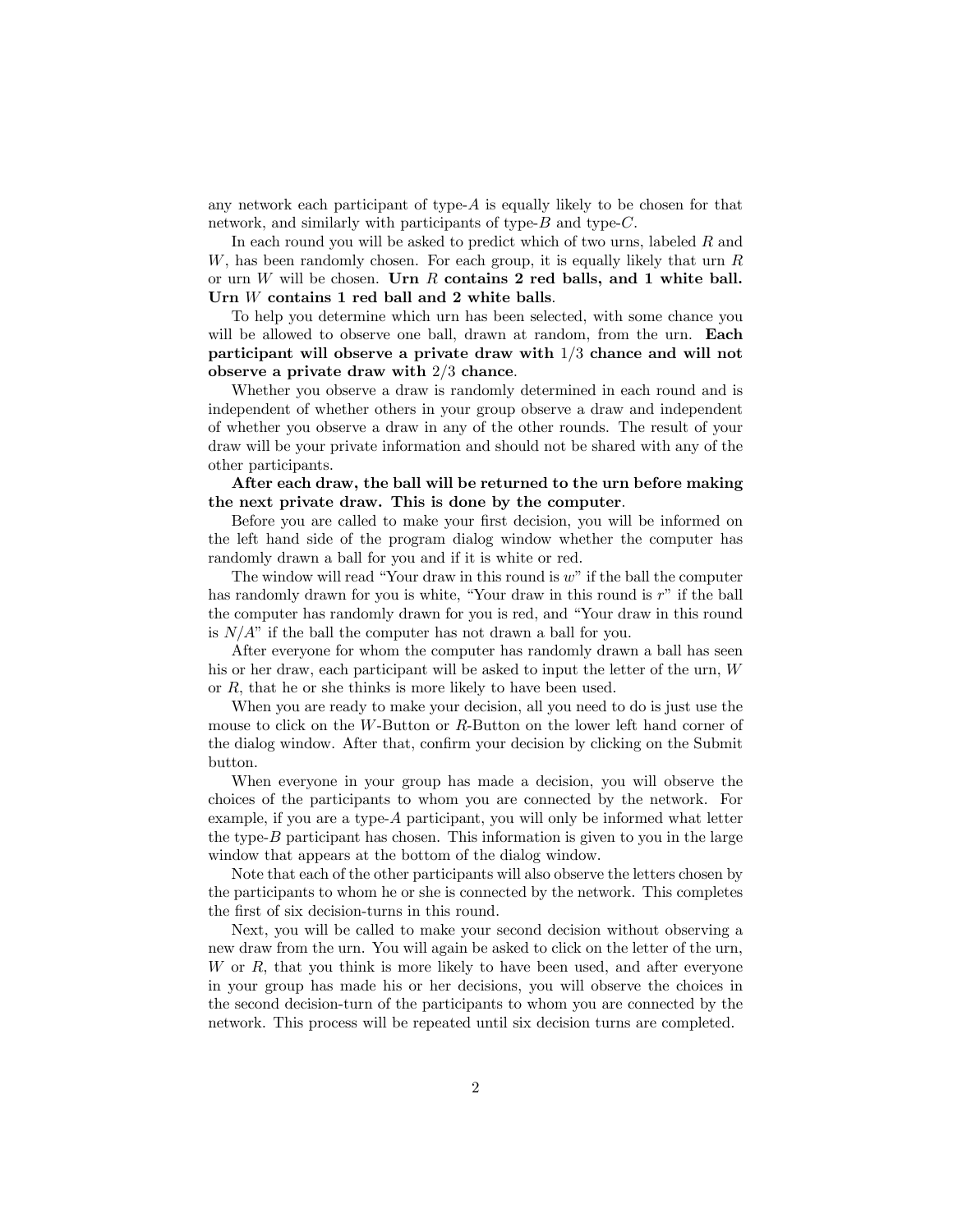Note, again, that the urn used does not change in all decision-turns throughout a given round.

When the first round ends, the computer will inform everyone of the urn that was actually used (see attachment). After letting you observe the results of the first round, the second round will start by having the computer randomly forming new groups of participants in networks and selecting an urn for each group.

This process will be repeated until all the 15 independent and identical rounds are completed. At the end of the last round, you will be informed the experiment has ended.

Your earnings at each round are determined as follows. At the end of the round, the computer will randomly select one of the six decision-turns. Everyone whose choice in this decision-turn matches the letter of the urn that was actually used earns \$2. All others earn nothing.

The turn is selected in random to insure that at every decision-turn your choice is your best guess as to what the urn is. Hence, the best way to maximize your earnings is to give your best guess about which urn is chosen.

Your final earnings in the experiment will be the sum of your earnings over the 15 rounds. The decision-turn selected in each round, the actual urn used, your choice and your payoff for the round, and your cumulative payoff, will be recorded in the large window that appears at the center of the program dialog window.

## Rules

Please do not talk with anyone during the experiment. We ask everyone to remain silent until the end of the last round.

Your participation in the experiment and any information about your earnings will be kept strictly confidential. Your payments receipt and participant form are the only places in which your name and social security number are recorded.

If there are no further questions, you are ready to start. An instructor will approach your desk and activate your program.